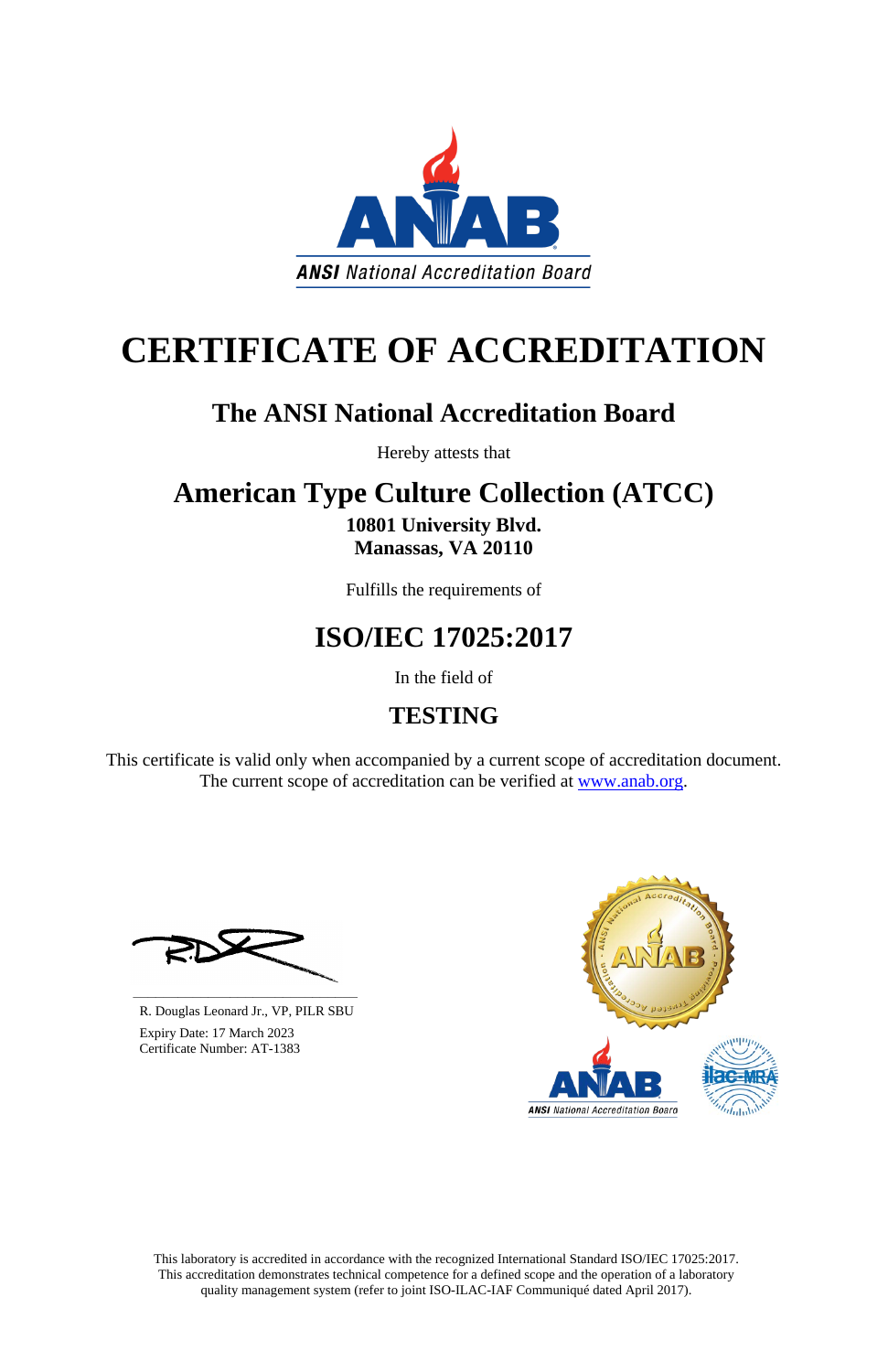

### **SCOPE OF ACCREDITATION TO ISO/IEC 17025:2017**

### **American Type Culture Collection (ATCC)**

10801 University Blvd., Manassas, VA 20110 Michelle Sherman 703-365-2700

[msherman@atcc.org](mailto:msherman@atcc.org) [www.atcc.org](http://www.atcc.org/)

### **TESTING**

Valid to: **March 17, 2023** Certificate Number: **AT-1383**

#### **Biological / Microbiological**

|                                                                                         | <b>Specific Tests and/or</b><br><b>Properties Measured</b>                                                                                                                                                           | <b>Specification, Standard,</b><br><b>Method, or Test Technique</b> | Items, Materials or<br><b>Product Tested</b> | <b>Key Equipment or</b><br><b>Technology</b>                       |
|-----------------------------------------------------------------------------------------|----------------------------------------------------------------------------------------------------------------------------------------------------------------------------------------------------------------------|---------------------------------------------------------------------|----------------------------------------------|--------------------------------------------------------------------|
| $\bullet$<br>$\bullet$<br>$\bullet$<br>$\bullet$                                        | Viability and purity<br>Gram staining and cell<br>morphology<br>Colony description<br>Viability (culture, stain,<br>and titer)<br>Purity testing                                                                     | <b>Internal and OEM Methods</b>                                     | Bacteria                                     | Inverted, dissecting, and<br>fluorescence microscopes              |
| $\bullet$                                                                               | Genotypic ID<br>PCR and sequencing of<br>selected gene(s)                                                                                                                                                            | Internal and OEM Methods                                            | Bacteria                                     | Thermocyclers and<br>sequencers<br>Gel documentation system        |
| $\bullet$<br>$\bullet$<br>$\bullet$<br>$\bullet$<br>$\bullet$<br>$\bullet$<br>$\bullet$ | Phenotypic ID<br>bioMérieux api® assays<br>bioMérieux VITEK® 2<br>assays<br>bioMérieux VITEK® MS<br>Remel RapID™ assays<br><b>Biochemical</b> assays<br>Antibiotic susceptibility<br>testing<br>O antigen serotyping | <b>Internal and OEM Methods</b>                                     | Bacteria                                     | bioMérieux VITEK® 2<br>Analyzer<br>bioMérieux VITEK®MS<br>Analyzer |
| $\bullet$<br>$\bullet$                                                                  | Viability and identification<br>Viability (cell count and<br>growth)<br>Growth properties<br>Morphology                                                                                                              | <b>Internal and OEM Methods</b>                                     | <b>Cell Cultures</b>                         | Inverted microscopes<br>Automated cell counters                    |

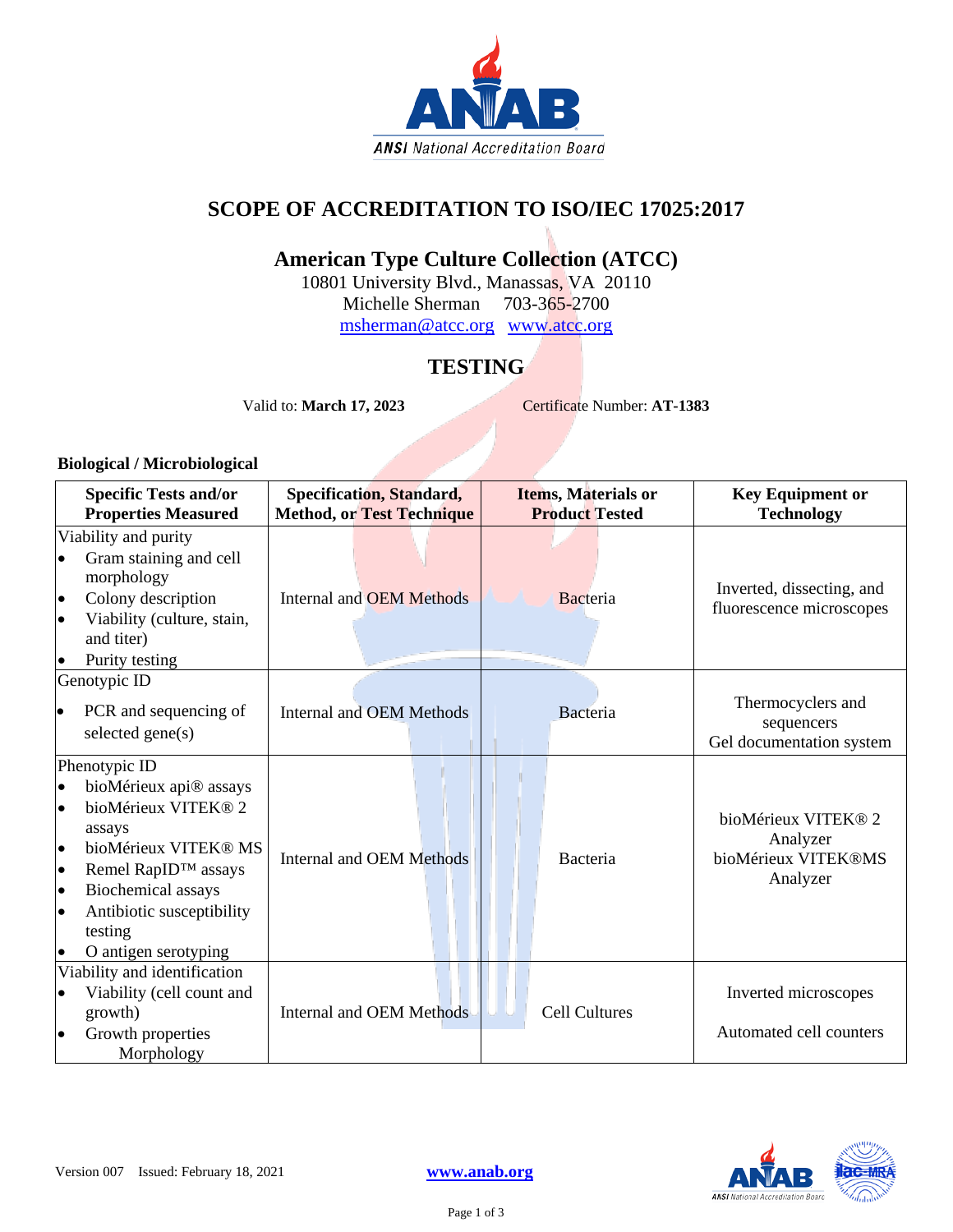

#### **Biological / Microbiological**

| <b>Specific Tests and/or</b><br><b>Properties Measured</b>                                                                                                                                                                                                              | Specification, Standard,<br><b>Method, or Test Technique</b> | Items, Materials or<br><b>Product Tested</b> | <b>Key Equipment or</b><br><b>Technology</b>                                                                                            |
|-------------------------------------------------------------------------------------------------------------------------------------------------------------------------------------------------------------------------------------------------------------------------|--------------------------------------------------------------|----------------------------------------------|-----------------------------------------------------------------------------------------------------------------------------------------|
| <b>Sterility and Purity</b><br>Mycoplasma<br>$\bullet$<br>contamination testing<br>Bacterial and fungal<br>$\bullet$<br>contamination testing<br>Human virus testing<br>$\bullet$<br>Membrane filtration test<br>$\bullet$<br>for bacterial and fungal<br>contamination | <b>Internal and OEM Methods</b>                              | <b>Cell Cultures</b>                         | Inverted and fluorescence<br>microscopes<br>bioMérieux BacT/ALERT®<br>3D<br>Thermocyclers and<br>sequencers<br>Gel documentation system |
| Genotypic ID<br>PCR and sequencing of<br>$\bullet$<br>selected gene(s)<br>COI assay (interspecies)<br>$\bullet$<br>STR analysis<br>$\bullet$<br>(intraspecies)                                                                                                          | <b>Internal and OEM Methods</b>                              | Cell Cultures                                | Thermocyclers and<br>sequencers<br>Gel documentation system                                                                             |
| Identification<br>PCR and sequencing<br>$\bullet$<br><b>IFA</b><br>$\bullet$                                                                                                                                                                                            | <b>Internal and OEM Methods</b>                              | Viruses and Chlamydia                        | Thermocyclers and<br>sequencers<br>Gel documentation system<br>Microscopes                                                              |
| Viability (infectivity)<br>$\mathrm{CEID}_{50}$ by<br>$\bullet$<br>hemagglutination<br>TCID <sub>50</sub> by CPE or IFA<br>$\bullet$                                                                                                                                    | <b>Internal Methods</b>                                      | Viruses and Chlamydia                        | Inverted and fluorescence<br>microscopes                                                                                                |
| Purity<br>Bacterial and fungal<br>$\bullet$<br>contamination testing<br>Mycoplasma<br>$\bullet$<br>contamination testing                                                                                                                                                | <b>Internal and OEM Methods</b>                              | Viruses and Chlamydia                        | bioMérieux BacT/ALERT®<br>3D<br>Microscopes<br>Thermocyclers and<br>sequencers<br>Gel documentation system                              |
| Viability and purity<br>Viability (culture and<br>$\bullet$<br>titer)<br>Cell and/or colony<br>$\bullet$<br>morphology<br>Purity<br>$\bullet$                                                                                                                           | <b>Internal Methods</b>                                      | Fungi and Yeasts                             | Inverted and dissecting<br>microscopes                                                                                                  |
| Genotypic ID<br>PCR and sequencing of<br>selected genes                                                                                                                                                                                                                 | <b>Internal and OEM Methods</b>                              | Fungi and Yeasts                             | Thermocyclers and<br>sequencers<br>Gel documentation system                                                                             |